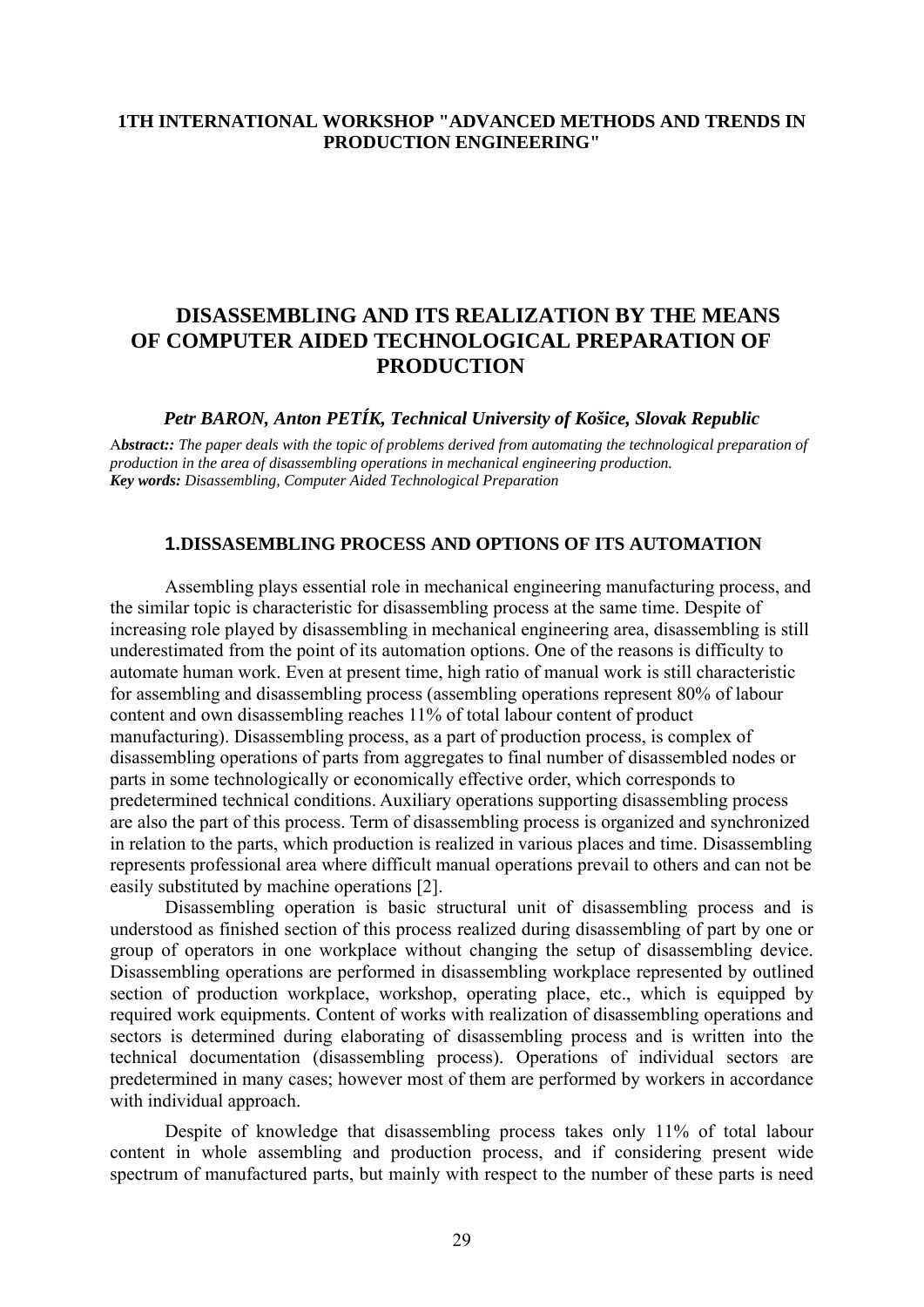of automation of this process more than clear. Automation of disassembling process means decreasing the number of manual operations and implementing robotic and automated production lines for this technology. Despite of this effort, the results are not efficient in some cases, since disassembling and assembling processes are characterized by domination of manual operations. Automating the production process means also automation of preproduction phases. A set of software products enabling creation and automated creation of technological and construct documentation is for this purpose available for enterprises in mechanical engineering area. Activity and philosophy of these systems are both based on principle of repeating similar parts with similar technological procedures in production process, these systems are computer aided systems on the base of *group technology*".

## **2.REALIZATION OF DISASSEMBLING PROCESS BY SYSTEM OF COMPUTER AIDED CONSTRUCT AND TECHNOLOGICAL PREPARATION OF PRODUCTION**

Group technology realized by systems of computer aided systems of construct and technological documentation preparation of production represents classification and coding system for grouping the parts into the classes with similar manufacturing characteristics usually defined by their shape, size, used material, technological process, used tools, etc. Each production enterprise must define own classification system in accordance with the structure of its products in the manner that enables the most smart and efficient creation of technological procedures. Usually, it is hierarchical and classification system (rotary parts, plates, prismatic parts and similarly). System based on such rules successfully used in Slovak and Czech conditions is product known under the name *SYSKLASS.*

Since standard system does not include programs and data modules realizing topic of disassembling in mechanical engineering production, this topic is solved in our department, by completing the system Sysklass about all required instances – under the frame of published diploma and dissertation theses. The most optimal solution for stated modification of the system is the modification dedicated to concrete disassembling activity of selected enterprise, which selected this system for creation and performance of technological procedures. Such solution of the issue results in performance of detailed procedure, rapid creation of technological procedures and high degree of exploitation of Sysklass system application in factory. However, likewise filled database does not find the application in creation of technological procedures in other factories or after the change of shape representatives of disassembling process, if shape is changed about more than 60% in comparison with previous part. After realizing listed facts, the way of database filling was selected in the manner to enable easy utilization of individual information and technological procedures for all mechanical engineering companies which activities are related also to automated disassembling. Thus, the consideration was preferably focused to the area of disassembling, which is represented by unification and has highest percentage representation in total disassembling process, ergo to the disassembling of joints.

Progression of total works during realization of given topic had following structure:

- Selection and classification of basic joint types
- Creation of  $1<sup>st</sup>$  graphic and data level of disassembling system
- Creation of  $2^{nd}$  graphic and data level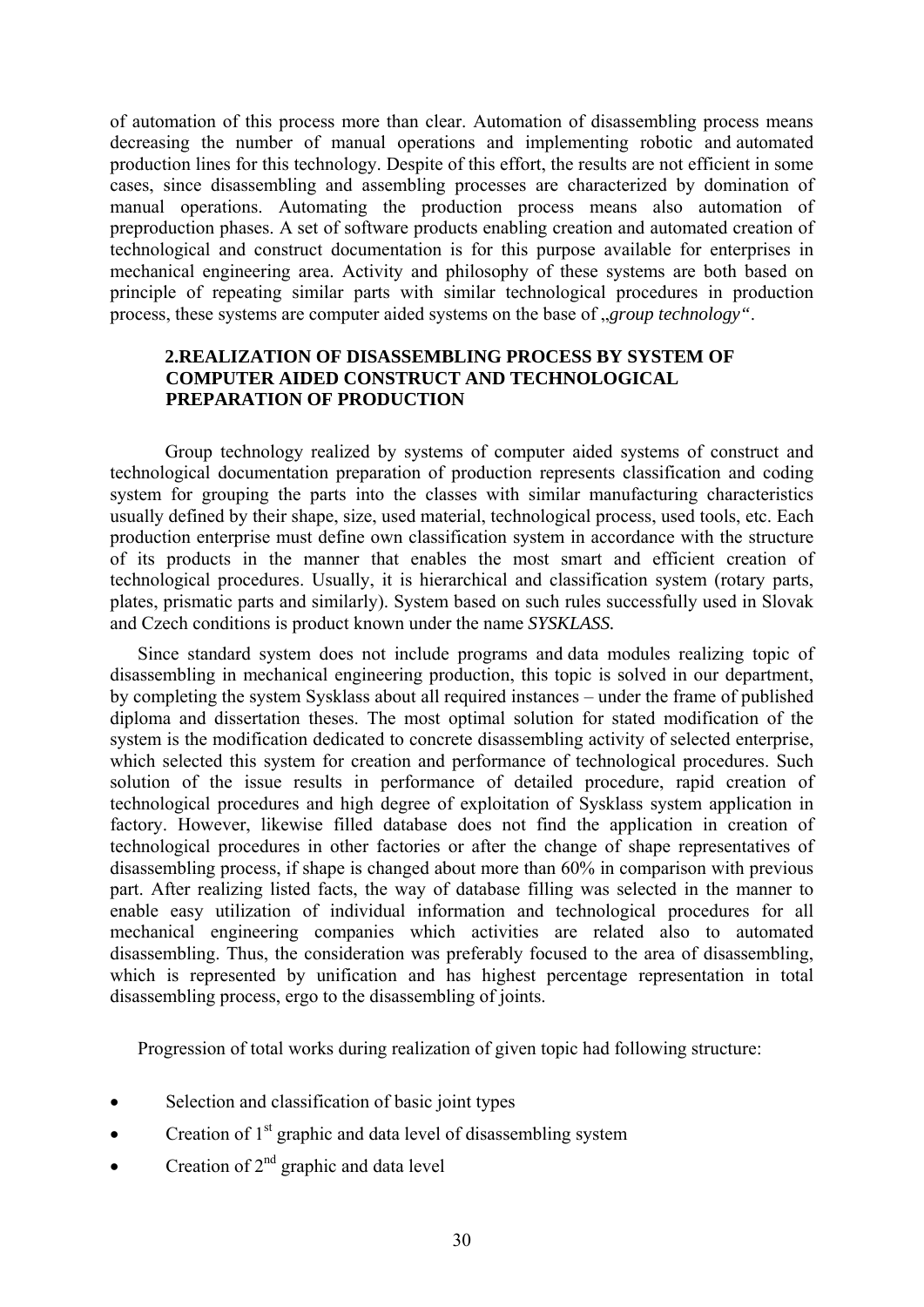- Classification of parts joints
- Creation of construct documentation
- Creation of technological documentation

|                                                                        | <b>GRAFKLAS</b>                             | F10-MENU                                                             |                | $F1$ -HELP                                                  |                                                                                    | <b>OBR.888</b>                                   | ÞО             | e3             |
|------------------------------------------------------------------------|---------------------------------------------|----------------------------------------------------------------------|----------------|-------------------------------------------------------------|------------------------------------------------------------------------------------|--------------------------------------------------|----------------|----------------|
| 88                                                                     | <b>DREVIL</b><br>STOLARSKE<br>VYROBKY<br>90 | <b>PUDSESTAVY</b><br><b>FILTRÚ</b>                                   | a Ø            | <b>MECHANIZMY</b><br><b>FILTRÚ</b><br><b>b</b> <sup>8</sup> | <b>FILTRY</b><br>cB                                                                | VYTVÁŘENÍ<br>TVARD<br>SVARDVACIOH<br>PRVKO<br>dB | $e\theta$      | f Ø            |
|                                                                        | SKLENÁRSTVO                                 | LISOVANIE<br>PÛZDIER<br>MUNTAZ WA-<br><b>LYCH POD-</b>               |                | <b>KOLESÁ</b><br>PLNENÉ ZME-<br>SOU                         | VENTILÁTORY                                                                        |                                                  |                |                |
| 81                                                                     | 91                                          |                                                                      | a <sub>1</sub> | b <sub>1</sub>                                              | c <sub>1</sub>                                                                     | d1                                               | e <sub>1</sub> | f <sub>1</sub> |
|                                                                        |                                             | MINTAŽI<br>$-TIAHEL$<br>$-PAIC$                                      |                | <b>KABINY</b><br><b>BLATNÍKY</b>                            | ONTÁŻ PA-<br>IVOVEHO A<br>CHLADIACEHO                                              |                                                  |                |                |
| 82                                                                     | 92                                          |                                                                      | a <sub>2</sub> | b2                                                          | c2                                                                                 | d2                                               | e <sub>2</sub> | f2             |
|                                                                        | <b>GUNY PLOCHÉ</b>                          | KÁBLE VODI-<br>ČE FRÍSTRO-<br>JOVE DOSKY<br>ELEKTRICKÉ<br>ZARIADENIA |                | RÁMY                                                        | MONTA2<br><b>LIMITZYZ</b><br>ROZVODU<br>STLAČENÓ-IO<br>VZDUCHLI                    |                                                  |                |                |
| 83                                                                     | 93                                          |                                                                      | a3             | b3                                                          | c3                                                                                 | d3                                               | e3             | f3             |
| $\frac{1}{N}$ be $\frac{1}{N}$<br><b>BUNY:</b><br>Rozob. spoje klinove |                                             |                                                                      |                | <b>MOTORY</b>                                               | MONT&2<br><b>LINSTENLI</b><br>ROZVODU<br><b>HYDRAULIKY</b>                         |                                                  |                |                |
|                                                                        |                                             |                                                                      | a <sub>4</sub> | b4                                                          | C <sub>4</sub>                                                                     | d4                                               | e4             |                |
|                                                                        |                                             |                                                                      |                | PREVODOVKY                                                  | <b>HONTÁŽ</b><br>SYSTÉMU<br><b>ELEKTRICKICH</b><br><b>INSTALACII</b>               |                                                  |                |                |
|                                                                        |                                             |                                                                      | a <sub>5</sub> | b5                                                          | c <sub>5</sub>                                                                     | d5                                               | e <sub>5</sub> | f5             |
|                                                                        |                                             |                                                                      | 46             | <b>NÁTRŽE</b><br>b6                                         | NÁPLNE PHK<br><b>DLEJECHLA-</b><br>DIACE KVA-<br>PALINY-MIE-<br><b>SANIE</b><br>c6 | d6                                               | e6             | f 6            |
|                                                                        |                                             |                                                                      |                |                                                             | <b>TLAKOVANIE</b>                                                                  |                                                  |                |                |
|                                                                        |                                             |                                                                      |                | NÁPRAVY                                                     | <b>SYSTEMOV</b><br><b>VZDUCHLL</b><br><b>HYDRAULIKY</b>                            |                                                  |                |                |
|                                                                        |                                             | e3                                                                   | a <sub>7</sub> | b <sub>7</sub>                                              | c7                                                                                 | d7                                               | e7             | f7             |

**Fig. 1** Environment of classification system Sysklass application

Topic of disassembling jointed parts was divided into classes of dismountable joints and undismountable joints. Generally, the classification of dismountable and undismountable joints is listed in following division (its concrete realization is shown in Figure 1):

| Group $E$ – dismountable joints               | Group $F$ –undismountable joints    |
|-----------------------------------------------|-------------------------------------|
| $E0 - bolt$ joints                            | $F0$ – glued joints                 |
| $E1$ – straight sunk key joints               | $F1 - cold\,squeezed\,joints$       |
| $ E2 - pin \textit{joints} $                  | $F2$ – squeezed joints              |
| $\left E3 - \text{key} \text{ joints}\right $ | $F3$ – soldered joints              |
| $E4$ – clamped joints                         | $F4$ – joints with material contact |
| $\left  \text{E5}-\text{polygonal}\right $    | $F5$ – welded joints                |

 For each category of dismountable and undismountable joints, it was required to fill their databases from shape classification, through creation of material and performance standards, to performing of individual technological procedures and piece-lists.

System Sysklass emanates from variant approach of automated performance of technological procedures, which allows options for modification and editing of already